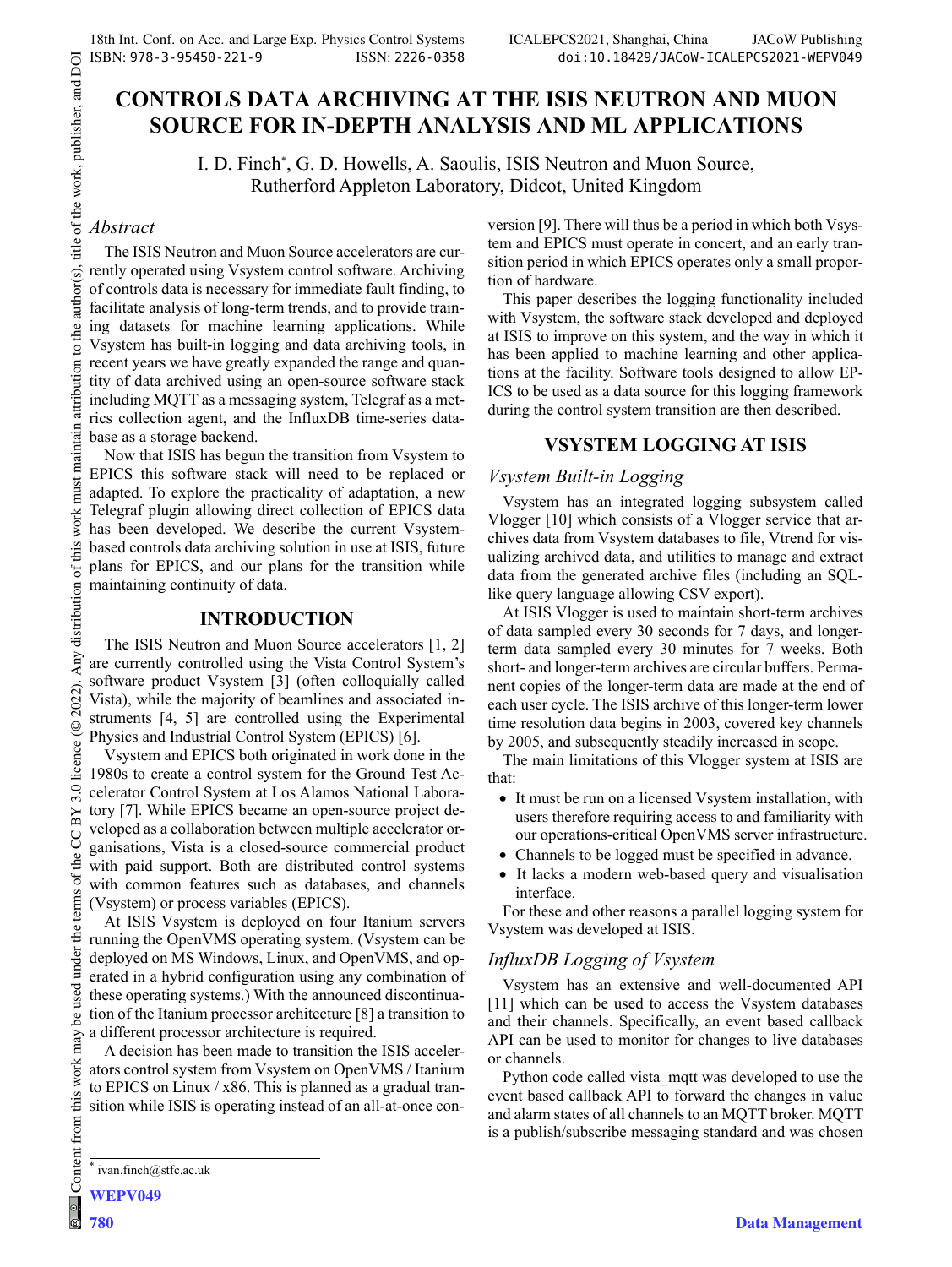ğ **Ta** ier, publish

work,

 $\mathcal{F}$  $\frac{1}{2}$ 

ಕ

maintain attribution to

tribution of this work must

 $\odot$ 

3.0 licence

 $BY$ 

5

for its simplicity and for its availability on OpenVMS. At the time the code was written the latest standard was 3.1.1 [12]; due to limitations in the client software there are no plans to move to MQTT 5. The MQTT broker selected was Eclipse Mosquitto [13], again chosen for its simplicity and ease of deployment. One important result of this architecture is that Mosquitto and all systems downstream (e.g. Telegraf, InfluxDB) of it may be run on the transition endpoint Linux operating system.

Vsystem as implemented at ISIS is primarily a pullbased architecture for reading, i.e. any interfaces to external systems and hardware are polled periodically. (Any writes to external systems or hardware are performed immediately.) Most polling is conducted at a 2 second cadence, though a small number of systems are polled faster or slower. The fastest cadence is 0.5 seconds for diagnostic profile and beam line monitors, some interlocks, etc. Monitored changes to values or alarm states are forwarded by vista mqtt via MQTT immediately. In the case of reads from hardware this is at most at the polling frequency.

Telegraf [14, 15], currently run on the same Linux virtual machine as Mosquitto, subscribes to all MQTT topics published by vista mqtt and writes the data to a single InfluxDB version 1.x time-series database [16, 17]. An upgrade to Influxdb version 2 is planned. The earliest retained data in this system dates to 2018 and the system was expanded to log changes in the value and alarm states of all single value Vsystem channels in 2019. This data is recorded at the full-time resolution. Data is interactively queried and visualised using the web-based Chronograf [18] or Grafana [19] tools.

The ISIS deployment of Vsystem currently manages more than 33,000 channels, of which approximately 1,500 may trigger alarm states. Together with the described update cadence this establishes a maximum data rate that the MQTT systems must support. In practice the data rate is significantly lower, as most values do not change at every polling interval. The current archiving rate is approximately 20 GB per user cycle (~70 days), and data rates are much lower during shutdowns.

The deployed Python-based monitoring code has proven reliable but has been found to be resource intensive on Itanium-servers which cannot be easily upgraded or expanded. Under high load this has caused system responsiveness issues and slowed down sampling of channel data which has affected the throughput of the logging system. For this reason an alternate C-based system is being developed to replicate the existing Python-based functionality, and to add monitoring of changes to other channel fields to facilitate the ongoing EPICS transition [20].

# *Other uses of vista\_mqtt, Mosquitto, and InfluxDB*

Vsystem's alarm viewer is called Valarm [21] and while reliable it is inflexible. It is a Motif-based X Window application which precludes being easily run on modern mobile devices, and as a closed source product it is difficult to integrate with locally developed software such as ISIS's FLD [22] fault diagnostics tool. Vista\_mqtt publishes all changes to the alarm states of Vsystem channels and this has been used to develop a web-based alarm viewer called Rona which will address identified shortcomings.

The ability to set the value of Vsystem channel values and other fields via MQTT has been added to mqtt\_vista, making it a general remote access interface to Vsystem. Although not originally designed for the purpose, this has allowed it to be leveraged to form an important component of the planned EPICS transition [9, 20].

Since the Mosquitto broker and InfluxDB time-series databases are now supported as part of normal ISIS operations, other internal groups have made use of these services. Some low-power RF functions in the synchrotron magnets are transferred via MQTT and integrated beam loss monitor and intensity data is stored in InfluxDB, though neither pass through Vsystem.

# *Support for Machine Learning*

The relatively high time resolution logging of all inputs to the ISIS accelerators control system has been used to enable machine learning studies. One example is the realtime detection of temperature anomalies in the ISIS Target 1 methane moderator [23].

## **ISIS ACCELERATORS CONTROL SYSTEM TRANSITION TO EPICS**

The planned transition from Vsystem to EPICS at the ISIS accelerators will be a gradual process, and initially EPICS will be a small subset of the accelerators control system. For this reason it is attractive to initially integrate EPICS into the existing logging infrastructure rather than to implement a "native" EPICS solution such as the EPICS 2022) Archiver Appliance [24]. Moving too soon to an EPICS based system would split data across two systems, making access and analysis more difficult.

In the medium-term an evaluation of EPICS logging systems will be conducted and, if necessary, a strategy will be developed to migrate our existing data holdings.

# **TELEGRAF AND EPICS**

Telegraf is already used to aggregate and write the STREAM TREAM 21 TOS<br>Telegraf is already used to aggregate and write the U<br>stream of Vsystem value changes from MOTT to InfluxDB. To support integrating EPICS into the existing logging system at ISIS, plugins have been developed for reading EPICS process variables (PVs) using Telegraf.

Content from this work may be used under the terms of the CC BY 3.0 licence (© 2022). Any distribution of this work must maintain attribution to the author(s), title of the work, publisher, and DOITelegraf is one of many metrics collection agents (others ıder include Logstash, Metricbeat, statsd) used to collect metrics and telemetry from local and remote systems, process and aggregate that data, and then dispatch to other systems for storage or other purposes such as alert ತಿ notification. Telegraf was originally selected in 2018 as it forms part of the TICK (Telegraf, InfluxDB, Chronograf, Kapacitor) stack [25] and InfluxDB had been chosen as our time-series data storage backend. In 2020 a more in-depth analysis of alternate metrics and telemetry frameworks was conducted, including a deployment of the full ELK (Elasticsearch, Logstash, Kibana) stack [26]. Our Ē conclusion was that for our requirements there was little to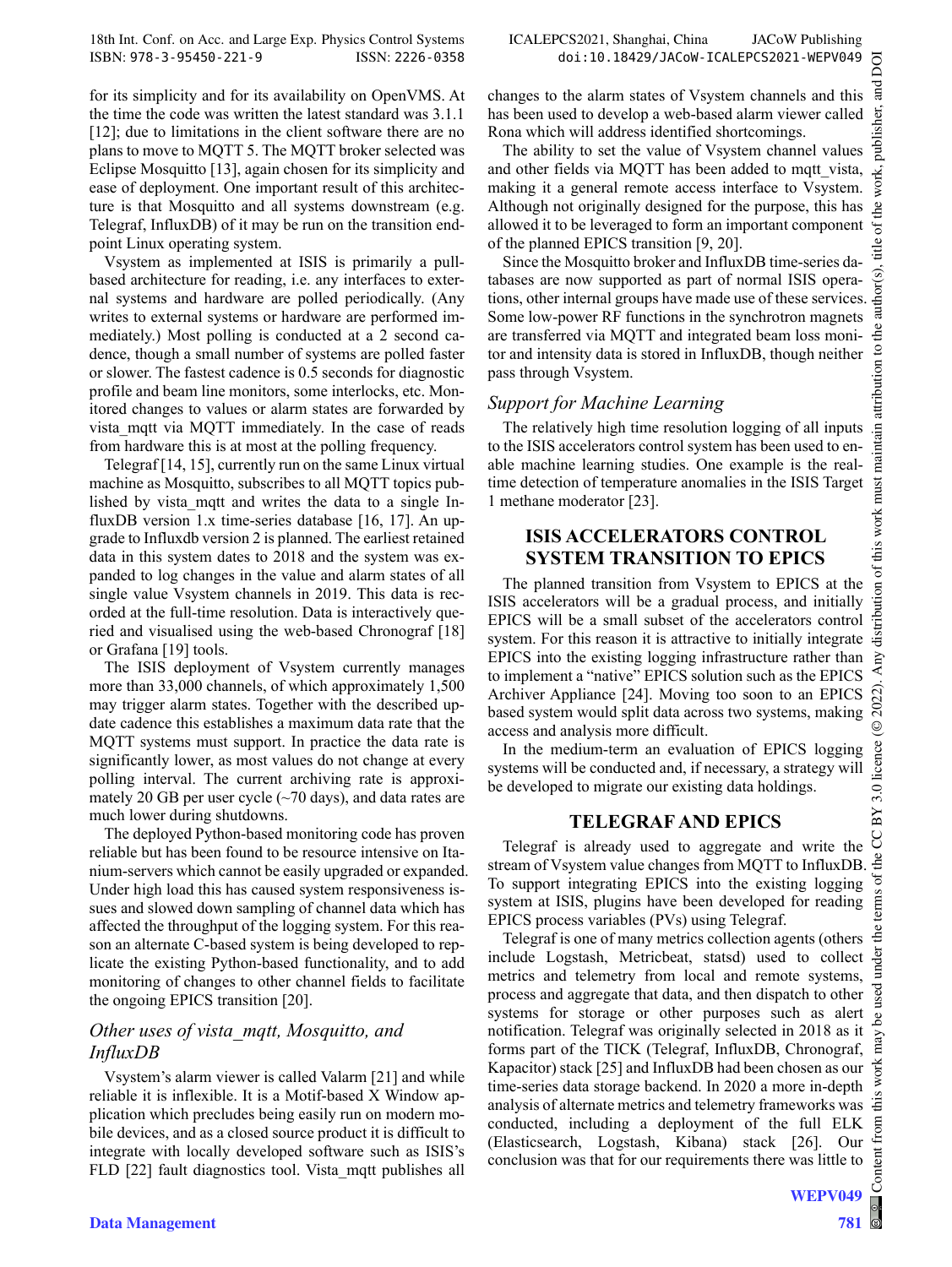distinguish between the metric collection agents, and consequently little reason to switch from Telegraf given our existing expertise with the software.

Telegraf has a large number of input plugins (218 at the time of writing) used to collect data from a variety of sources and formats. EPICS is not currently among the supported data sources. There are two ways of adding the capability to handle a new source or format to Telegraf. The first is to develop a new plugin [27] for Telegraf in the Go language [28] in which Telegraf is written. The second, added in Telegraf 1.14 [29], is the use of the execd input plugin [30, 31] to collect data from an externally run pro-

EPICS has two protocols used to transfer data. The Channel Access (CA) protocol [32] is the most widely deployed protocol, being supported in EPICS with revisions since at least v3.11 [33]. In EPICS v4 a new protocol called PVaccess (PVA) [34] was developed and since EPICS v7.0.1 both CA and PVA protocols have been supported by the main release series.

For the ISIS accelerator control system the intention is to use PVA where possible, and CA where necessary or convenient. This establishes a requirement to support both protocols with the existing logging software stack.

## *EPICS Telegraf Plugins*

The CA Plugin for Telegraf developed at ISIS was based on the goca package [35]. The goca package uses Go's cgo system [36] (a binding to C libraries) to interface with the standard EPICS CA libraries. A minor modification to the package's handleEvent Go code was required to enable it to handle values of types other than double.

The CA Plugin for Telegraf is a simple development of the example Telegraf plugin and is only  $~100$  lines long. The channels to be monitored are simply defined in the Telegraf configuration file.

The cgo system used for the CA Plugin for Telegraf described above does not have a direct interface to C++ (or Java). There are therefore two methods available to develop a PVA plugin for Telegraf, either develop a supported interface in Go (e.g., via a shim to C) or develop a native Go implementation of the PVA protocol. Both would require significant development effort.

Instead the Telegraf execd input plugin [30] was used. This plugin allows an external program to be run as a longrunning daemon and monitors the daemon's output on stdout. The execd input plugin will accept metrics in any of Telegraf's compatible input data formats [37], which Telegraf then aggregates and forwards to downstream applications.

A program called pvxs-archiver was developed in C++ using the pvxs module [38] for use with the Telegraf execd input plugin. It monitors a list of PVs listed in a configuration file and writes all changes to stdout in InfluxDB line protocol.

The CA Plugin and pvxs-archiver each handle a single EPICS protocol. Both are used to store the PVs they monitor in InfluxDB alongside any Vsystem data.

### *Docker and Telegraf Plugin Development*

At ISIS Docker [39] containers are extensively used for development and testing [40]. Both EPICS Telegraf plugins were developed in similar Docker environments, utilising Docker Compose to instantiate containers with Telegraf running the plugin under development and InfluxDB acting as storage. Either a test IOC within a container environment or external test IOCs provided test input. This allowed a self-contained testing environment from IOC to storage backend, independent of any live systems.

#### *Limitations*

Telegraf is a metrics collection agent designed to accept timestamped metric values and timestamped log messages. It expects metrics values to be single-valued and has no direct support for more complex data structures such as 2D images. The current ISIS accelerators control system only needs to support single and 1-D array values. The latter is supported via conversion to strings which are stored in that format in InfluxDB.

### **CONCLUSIONS**

Since 2018 the ISIS Neutron and Muon accelerators control system has greatly increased its capacity for logging Vsystem data, with a new software stack developed and deployed for this purpose. Amongst other uses the additional data collected has been used for machine learning, including detection of anomalies. As part of the transition to EPICS new plugins for Telegraf have been developed to allow designated EPICS PVs to be logged using this software stack.

### **REFERENCES**

- [1] *A Practical Guide to the ISIS Neutron and Muon Source*, Science and Technology Facilities Council, 2021, https://www.isis.stfc.ac.uk/Pages/A%20Practical%20Guide%20to%20the%20ISIS%20Neutron% 20and%20Muon%20Source.pdf
- [2] J. W. G. Thomason, "The ISIS Spallation Neutron and Muon Source—The first thirty-three years", *Nuclear Instruments and Methods in Physics Research Section A: Accelerators, Spectrometers, Detectors and Associated Equipment*, vol. 917, pp. 61-67, February 2019. https://doi.org/10.1016/j.nima.2018.11.129
- [3] Vista Control Systems, Inc., http://www.vista-control.com
- [4] F. A. Akeroyd et al., "IBEX an EPICS based control system for the ISIS pulsed neutron and muon source", in *Proc. 22nd meeting of the International Collaboration on Advanced Neutron Sources (ICANS XXII)*, Oxford, United Kingdom, Mar. 2019. doi :10.1088/1742-6596/1021/1/012019
- [5] K. V. L. Baker *et al.*, "IBEX: Beamline Control at ISIS Pulsed Neutron and Muon Source", in *Proc. 17th Int. Conf. on Accelerator and Large Experimental Physics Control Systems (ICALEPCS'19)*, New York, NY, USA, Aug. 2019. doi:10.18429/JACoW-ICALEPCS2019-MOCPL01
- [6] EPICS Control System, https://epics-controls.org

under

used ತಿ may work this